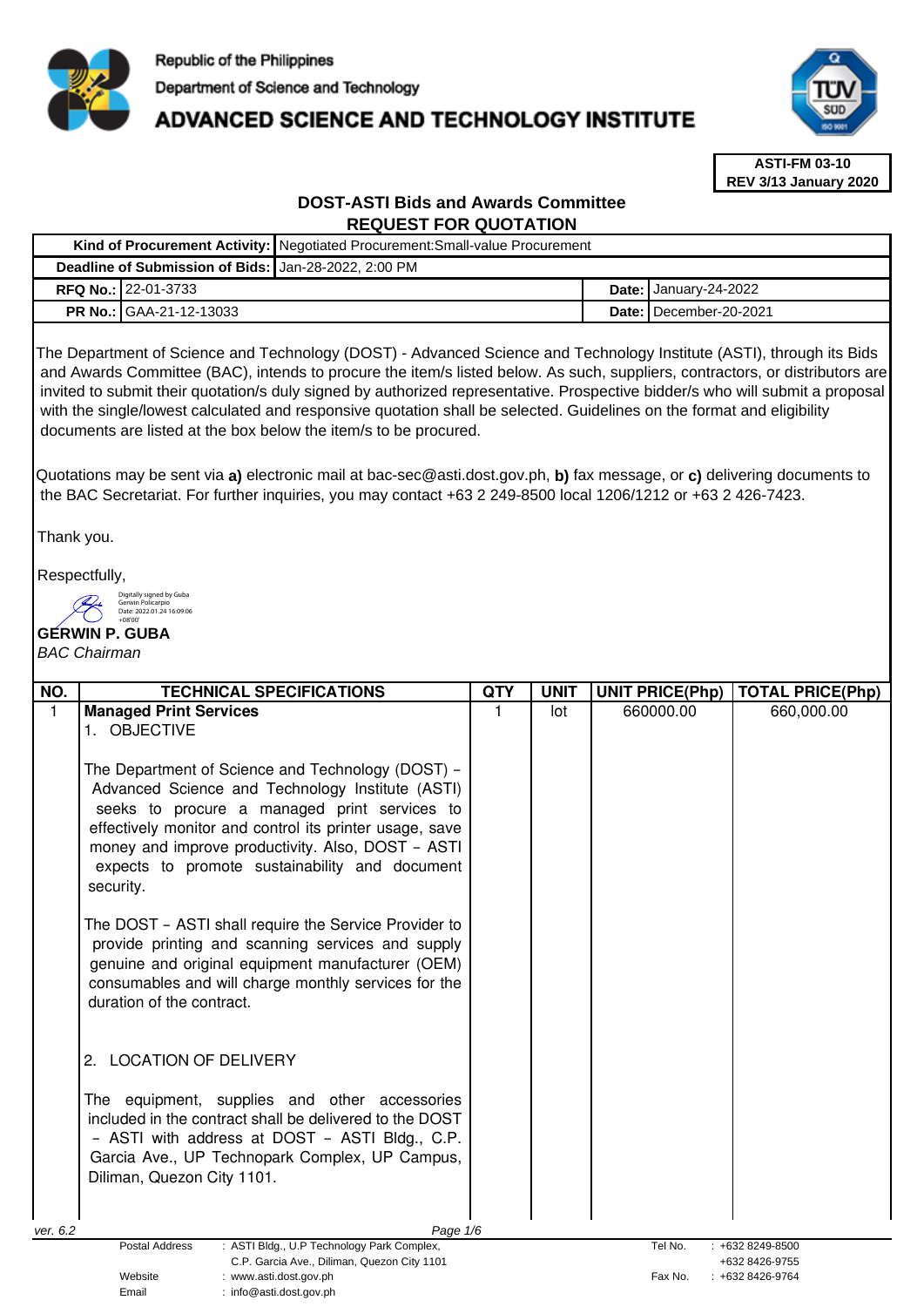# 3. QUALIFICATIONS OF THE SERVICE PROVIDER

3.1. Service Provider must be a reseller, dealer or distributor of the brand being offered for a period of at least five (5) years.

3.2. Service Provider must be an authorized Service Center of the brand being offered for the last five (5) years up to the present. A current and valid certification as to its being an Authorized Service Provider of the manufacturer shall be submitted as part of the technical component of its bid proposal. The said certification must be issued by the manufacturer directly in favor of the service provider participating in the bidding.

# 4. SCOPE OF SERVICES

The contract shall include the following:

4.1 Supply, delivery and installation of ten (10) units Laser Monochrome 2019 Model of Multifunction Devices and two (2) units Laser Color Multifunction Devices;

4.2 Assistance in the installation of printer to all staff desktops/laptops;

4.3 Supply, delivery and installation of genuine and OEM printing consumables (toners, drum kits, etc. and not refilled or refurbished);

4.4 Inclusive of at least 105,000 Mono A4 pages and at least 22,000 Color A4 pages;

4.5 Provide one (1) onsite service unit. Service unit shall be the same model as the Laser Monochrome Multifunction Devices;

4.6 Provide Service Engineer/Technician within 24 hours upon escalation of report;

4.7 Submit Monthly Summary of Printer Usage Report;

4.8 Software Administration Training as well as End-User's Training may be requested, if necessary. 4.9 Contract period from February to December 2022.

5. PROJECT REQUIREMENTS

5.1 Guaranteed Print Volume: Mono Pages: at least 105,000 Color Pages: at least 22,000

5.2 Technical Specifications

5.2.1 Nine (9) Units Laser Monochrome Multifunction Device (with fabricated table)

5.2.1.1 Copy/Print/Scan

5.2.1.2 Mono networkable

5.2.1.3 With a minimum speed of 43pm (ISO, A4)

5.2.1.4 First page out (A4, ready): As fast as 5.7 secs

5.2.1.5 Print resolution of up to 1200 x 1200

5.2.1.6 Max number of copies: Up to 999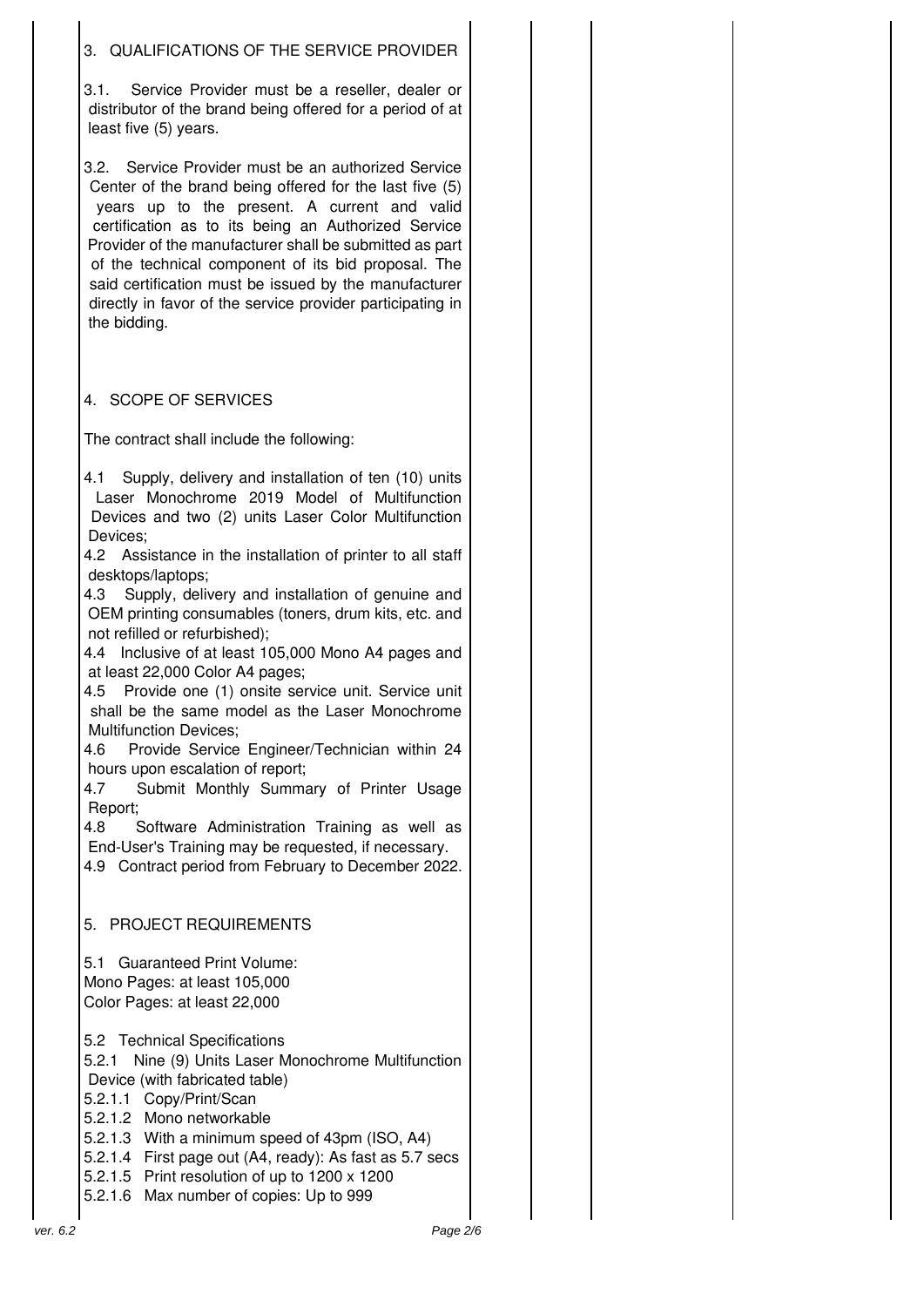5.2.1.7 Gigabit Ethernet 10/100/1000T Network 5.2.1.8 Memory: 1GB minimum 5.2.1.9 Processor Speed: No minimum 5.2.1.10 Paper Tray: Two (2) 500-sheet input tray (at least) and One (1) 100-sheet multi-purpose bypass tray 5.2.1.11 Monthly Duty Cycle (A4): Up to 150,000 pages 5.2.1.12 A least 8.0" Touchscreen Control Panel or LCD Panel 5.2.1.13 Production Model: 2019 or later 5.2.2 One (1) unit Laser Monochrome Multifunction Device (with fabricated table) 5.2.2.1 Copy/Print/Scan 5.2.2.2 Mono networkable 5.2.2.3 With a minimum speed of 43pm (ISO, A4) 5.2.2.4 First page out (A4, ready): As fast as 5.7 secs 5.2.2.5 Print resolution of up to 1200 x 1200 5.2.2.6 Max number of copies: Up to 999 5.2.2.7 Gigabit Ethernet 10/100/1000T Network 5.2.2.8 Memory: 1GB minimum 5.2.2.9 Processor Speed: No minimum 5.2.2.10 Paper Tray: Two (2) 500-sheet input tray (at least) and One (1) 100-sheet multi-purpose bypass tray 5.2.2.11 Monthly Duty Cycle (A4): Up to 150,000 pages 5.2.2.12 At least 8.0" Touchscreen Control Panel or LCD Panel 5.2.2.13 Supports Optical Character Recognition (OCR). Said feature may be built-in to the printer in a separate bundled software. 5.2.2.14 Production Model: 2019 or later 5.2.3 Two (2) units Laser Color Multifunction Device (may be requested, if necessary) 5.2.3.1 Copy/Print/Scan 5.2.3.2 Color networkable 5.2.3.3 Paper Size: Up to A3 size 5.2.3.4 With a Minimum Speed of 40ppm (A4) 5.2.3.5 First page out (A4, ready): As fast as 12 secs (Black and Color, A4) 5.2.3.6 Print resolution of up to 1200 x 1200 5.2.3.7 Scan speed of up to at least 65 ppm (Black and Color) 5.2.3.8 Max number of copies: Up to 999 5.2.3.9 Gigabit Ethernet 10/100/1000T Network 5.2.3.10 Internal Memory: At least 2.5GB 5.2.3.11 Processor Speed: No minimum 5.2.3.12 Monthly Duty Cycle (A4): Up to 200,000 pages 5.2.3.13 Paper Tray: Two (2) 500-sheet input tray (at least) and One (1) 100-sheet multipurpose bypass tray 5.2.3.14 At least 8.0" Touchscreen Control Panel or LCD Panel 5.2.3.15 Supports Optical Character Recognition (OCR). Said feature may be built-in to the printer in a separate bundled software. 5.2.3.16 Production Model: 2017 or later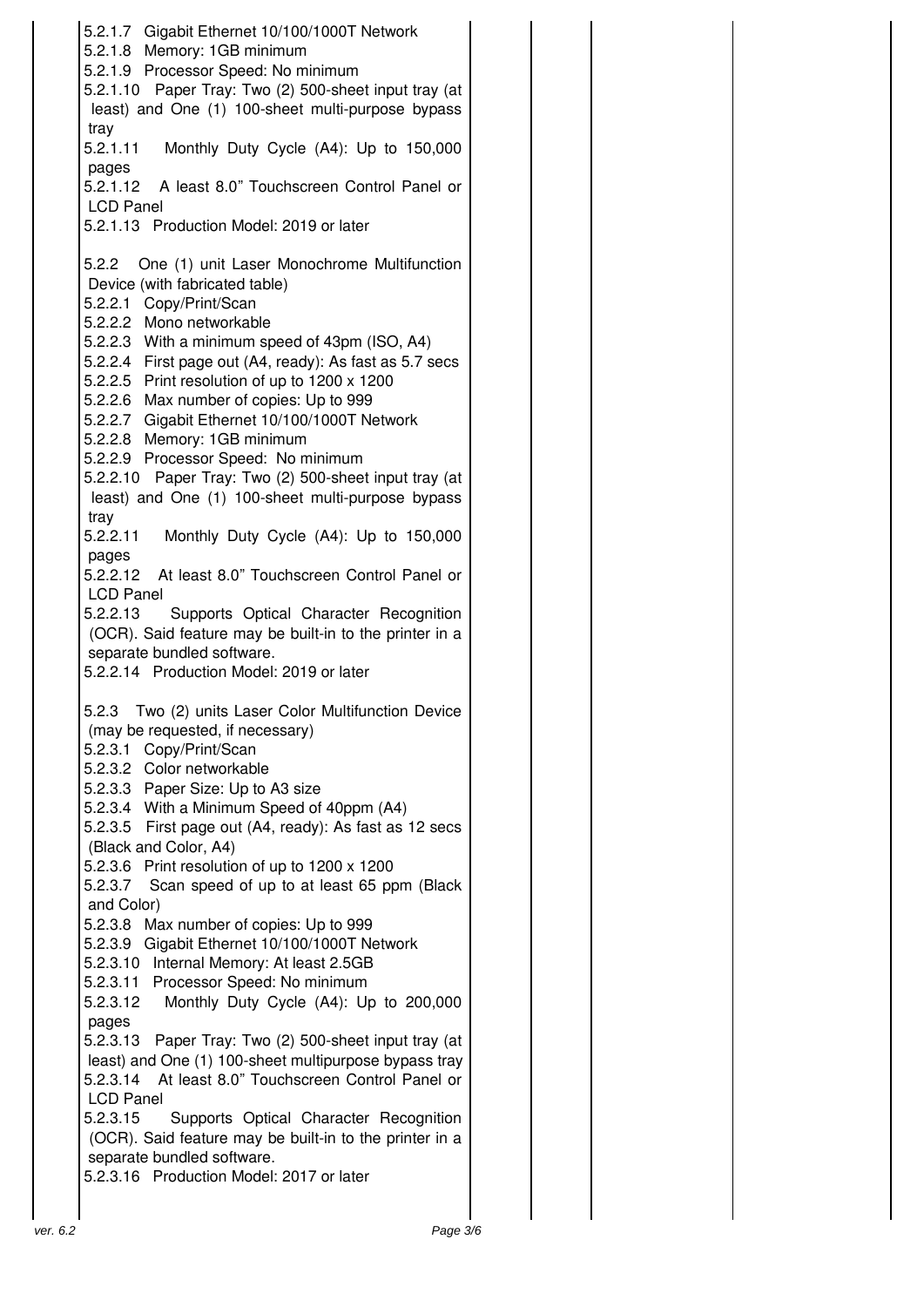# 6. OTHER REQUIREMENTS

## 6.1 Installation

6.1.1 Deliver and install the hardware in each office indicated in the distribution list (see "Annex A").

6.1.2 Supply of genuine and OEM printing supplies (toners, drum kits, not refilled or refurbished) installed on each machine upon delivery of the printers.

6.1.3 Complete the delivery, installation and configuration within forty-five (45) calendar days from the receipt of the Notice to Proceed. Otherwise, the

Service Provider shall pay the corresponding penalties/liquidated damages in the amount of one tenth of one percent (1/10 of 1%) of the total contract price for every calendar day of delay.

## 6.2 Testing and Inspection

6.2.1 The Service Provider shall notify DOST – ASTI prior to the required inspection/testing of the managed print services.

6.2.2 The acceptance test procedure shall be in accordance with the following:

6.2.2.1 The acceptance testing will be undertaken for a period of 1-3 calendar days.

6.2.2.2 No offline printer/s with errors during the test period.

6.2.2.3 One (1) print test page and scanned document on each Multi-Function Printer (MFP).

Start of the service provider's billing shall be based on the certification to be issued by Property and Supply Section.

During the testing period, the Service Provider shall not be held liable for performance degradation/interruptions that are beyond its control such as power outages, fluctuations or failure or malfunction of DOST – ASTI's own network equipment.

## 6.3 Implementation

6.3.1 Managed Print Services shall commence only from February 2022 or within 30 days upon issuance of Notice to Proceed, whichever comes later.

6.3.2 The Service Provider shall be able to provide Customer Service Support within four (4) working hours upon receipt of report; and

6.3.3 Provide an escalation list and procedure in reporting fault and outages.

6.4 Training

6.4.1 Software Administration Training as well as End-User's Training may be requested, if necessary.

6.4.2 All trainings must be conducted within 20 working days from the acceptance of delivery and installation of hardware.

6.4.3 All training expenses shall be for the account of the Service Provider.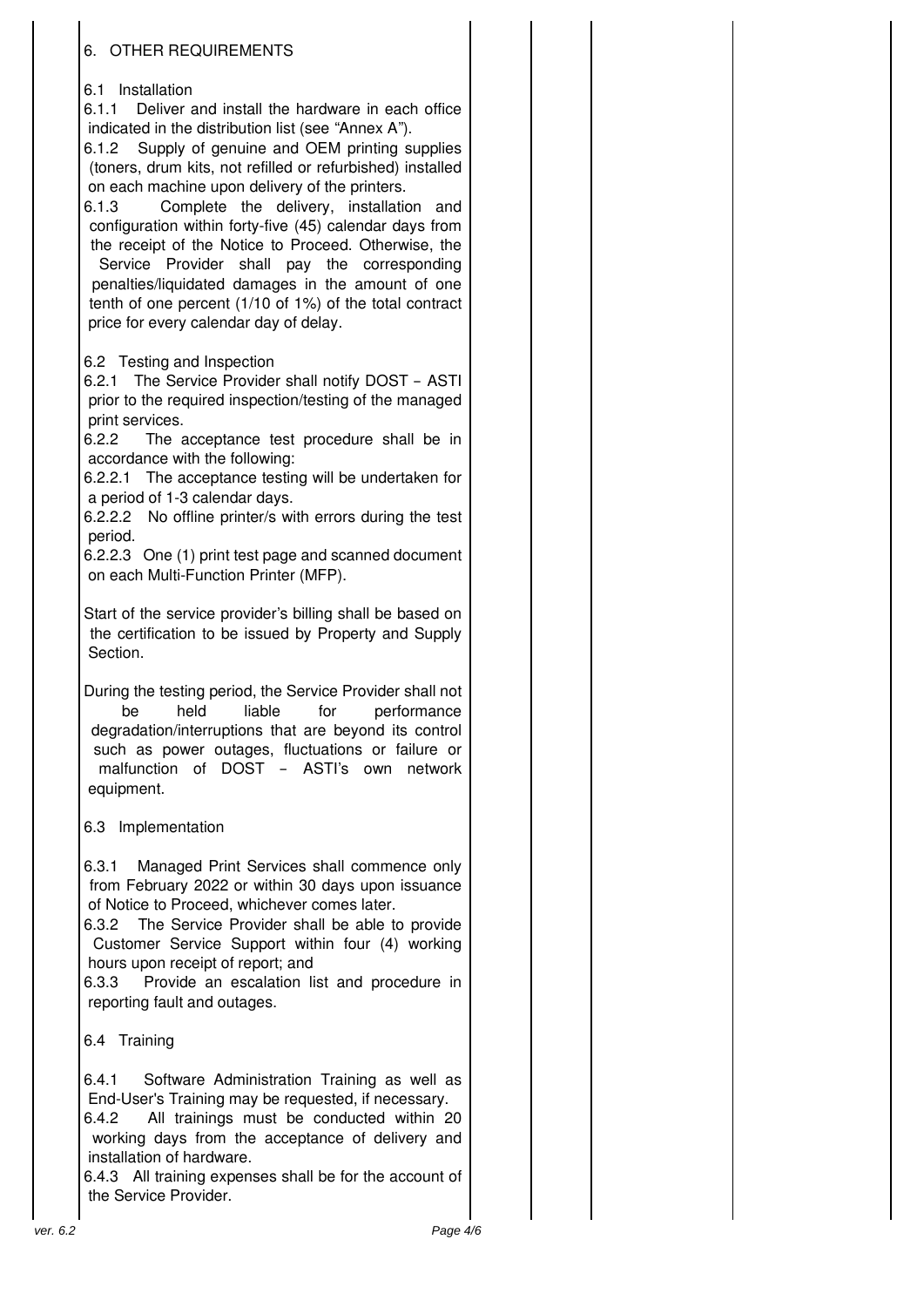| 6.5 Other Documentary Requirements                                                        |                |
|-------------------------------------------------------------------------------------------|----------------|
| 6.5.1<br>Certificate<br>from<br>the<br>local                                              |                |
| distributor/manufacturer indicating that the bidder is                                    |                |
| authorized reseller/dealer of the brand;                                                  |                |
| 6.5.2<br>Certificate<br>the<br>from<br>local                                              |                |
| distributor/manufacturer indicating that the bidder will                                  |                |
| provide genuine parts and toners.                                                         |                |
| 6.5.3<br>Certificate<br>from<br>the<br>local                                              |                |
| distributor/manufacturer indicating that the bidder is an                                 |                |
| Authorized Service Provider of the brand.<br>6.5.4<br>Certificate<br>from<br>the<br>local |                |
| distributor/manufacturer indicating that the bidder is an                                 |                |
| Authorized Service Provider to print/copy management                                      |                |
| software for device and accounts and transaction                                          |                |
| monitoring and reporting.                                                                 |                |
|                                                                                           |                |
|                                                                                           |                |
| 7.<br>DUTIES AND RESPONSIBILITIES OF DOST -                                               |                |
| <b>ASTI</b>                                                                               |                |
| Provide server hardware where the print server<br>7.1.                                    |                |
| will be used according to service provider's server                                       |                |
| specifications; and                                                                       |                |
| 7.2. Responsible for the safe custody and use of the                                      |                |
| equipment installed by the Service Provider.                                              |                |
|                                                                                           |                |
|                                                                                           |                |
| 8. TERMS OF PAYMENT                                                                       |                |
| Payment shall be made on a monthly basis for twelve                                       |                |
| (12) months subject to submission of billing statement                                    |                |
| and other supporting documents by the Service                                             |                |
| Provider. Services shall only be billed based on the                                      |                |
| actual services received by DOST - ASTI, hence, may                                       |                |
| be computed by a fraction of a month.                                                     |                |
|                                                                                           |                |
| 9. DELIVERY SCHEDULE                                                                      |                |
| Delivery shall be on February 2022 or within thirty (30)                                  |                |
| calendar days upon issuance of Notice to Proceed                                          |                |
| (NTP), whichever comes later.                                                             |                |
|                                                                                           |                |
| 10. NOTES                                                                                 |                |
| 10.1.<br>Any other term, condition or provision not                                       |                |
| stipulated in this document will be covered by a                                          |                |
| separate agreement as proposed and agreed upon by<br>DOST-ASTI and the Contractor.        |                |
| Bidders must comply with all specifications<br>10.2.                                      |                |
| contained in this PR and supplemental bid bulletin, if                                    |                |
| any.                                                                                      |                |
|                                                                                           |                |
| TOTAL APPROVED BUDGET FOR THE CONTRACT:                                                   | Php 660,000.00 |

I